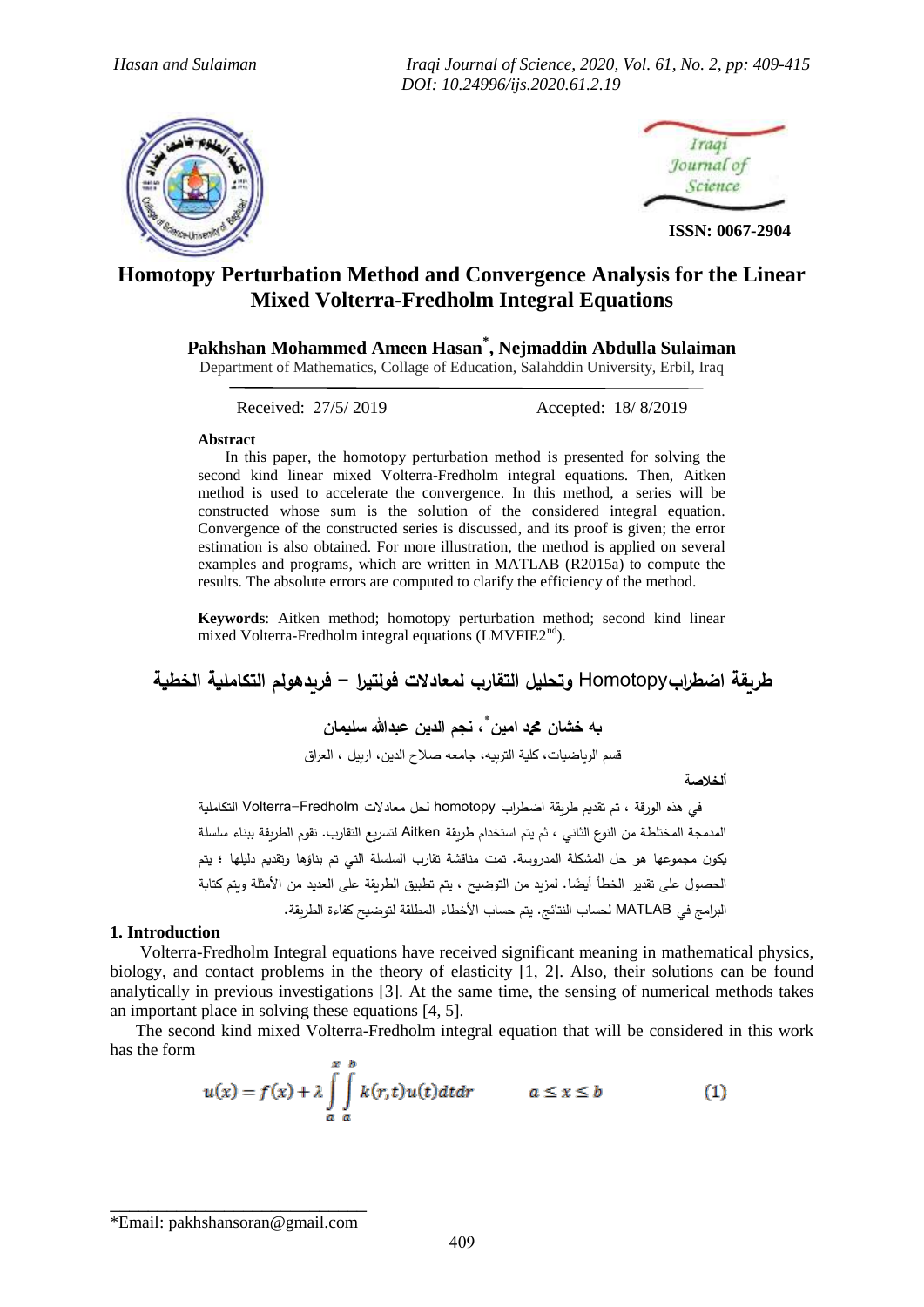Where the functions  $f(x) \in C[a, b]$  and  $k(r, t)$  are continuous on  $D = \{(r, t): a \le t \le b \& a \le r \le x \le b\}$ , while  $u(x)$  is the unknown continuous function in [a, b] to be found.

 Ibrahim used a new iterative method for solving the mixed Volterra-Fredholm integral equations [6]. Wazwaz treated this problem by using the method of series solutions and the Adomian decomposition method [7]. In addition, Wang used the least square approximation method to solve this type of equations [8]. Ezzati and Najafalizadeh used Cas wavelets for solving Volterra-Fredholm integral equations [9].

 Homotopy perturbation method has been used by many authors for different purposes. Mirzaei used it to solve the first kind Fredholhm integral equations [10]. Also, it was used by Biazar to find the exact solution of non-linear Volterra-Fredholm integro-differential equation [11]. In addition, the method was introduced and developed by Ji-Huan He to solve linear and nonlinear problems [12]. Behzazi used it for solving first kind non-linear Volterra- Fredholm integral equations [13], while it was employed by Li for solving non-linear equations [14] and by Vahidi and Isfahani for solving second kind Abel integral equation [15].

 In the present work, an approximate solution of equation (1) using the homotopy perturbation method is discussed. The main goal of this paper is to present a convergence condition for the method and the error estimation for the solution. Also, Aitken method is used to accelerate the convergence of the approximation.

### **2. Basic concepts [16]**

This section deals with some important concepts which are used in this work.

**Theorem1.** Let  $\{p_n\}_{n=0}^{\infty}$  be any sequence converging linearly to the limit *p* with  $e_n = p_n - p \neq 0$  for all  $n \geq 0$ . The sequence  $\{\hat{p}_n\}_{n=0}^{\infty}$  converges to p faster than  $\{p_n\}_{n=0}^{\infty}$  in the sense  $\lim_{n\to\infty} \frac{\hat{p}_n - p}{p_n - p} = 0$ , where  $\hat{p}_n = p_n - \frac{(p_{n+1} - p_n)^2}{p_{n+2} - 2p_{n+1} + p_n}$ 

## **3. Homotopy Perturbation Method (HPM)**

Recall equation (1) and define the operator  $\bf{L}$  as follows:

$$
L(u^*) = u^*(x) - f(x) - \lambda \int_a^x \int_a^x k(x, t)u^*(t)dtdr = 0
$$
\n(2)

With the solution is  $u^*(x) = u(x)$ . The homotopy perturbation method defines a convex homotopy  $H(u^*,p): \mathcal{R} \times [0,1] \rightarrow \mathcal{R}$  by

$$
H(u^*, p) = (1 - p)F(u^*) + pL(u^*) = 0
$$
\n(3)

where  $F(u^*) = u^*(x) - f(x)$  is a functional operator,  $p \in [0,1]$  is the homotopy parameter, and  $u_0(x)$  defines the initial solution of equation (1).

From equation 
$$
(3)
$$
, we have

$$
H(u^* - H(u^*) = L(u^*)
$$
 (4)

where the changing of the imbedding parameter *p* from 0 to 1 is just that of  $H(u^*, p)$  from the trivial problem  $H(u^*, 0) = F(u^*) = 0$  to the original problem  $H(u^*, 1) = L(u^*) = 0$ . In topology, it is called deformation while  $H(u^*, 0)$  and  $H(u^*, 1)$  are called homotopic.

By using  $L(u^*)$  and  $F(u^*)$  defined above, the homotopy operator of the considered equation will be obtained:  $\mathbf{u}$ 

$$
H(u^*,p) = (1-p)\big(u^*(x)-f(x)\big)+p\left(u^*(x)-f(x)-\lambda\int\limits_{a}^x\int\limits_a^b k(r,t)u^*(t)dtdr\right)
$$

Thus

$$
H(u^*,p) = u^*(x) - f(x) + p\left(-\lambda \int\limits_a^x \int\limits_a^b k(r,t)u^*(t)dtdr\right) = 0
$$
 (5)

The method admits the use of power series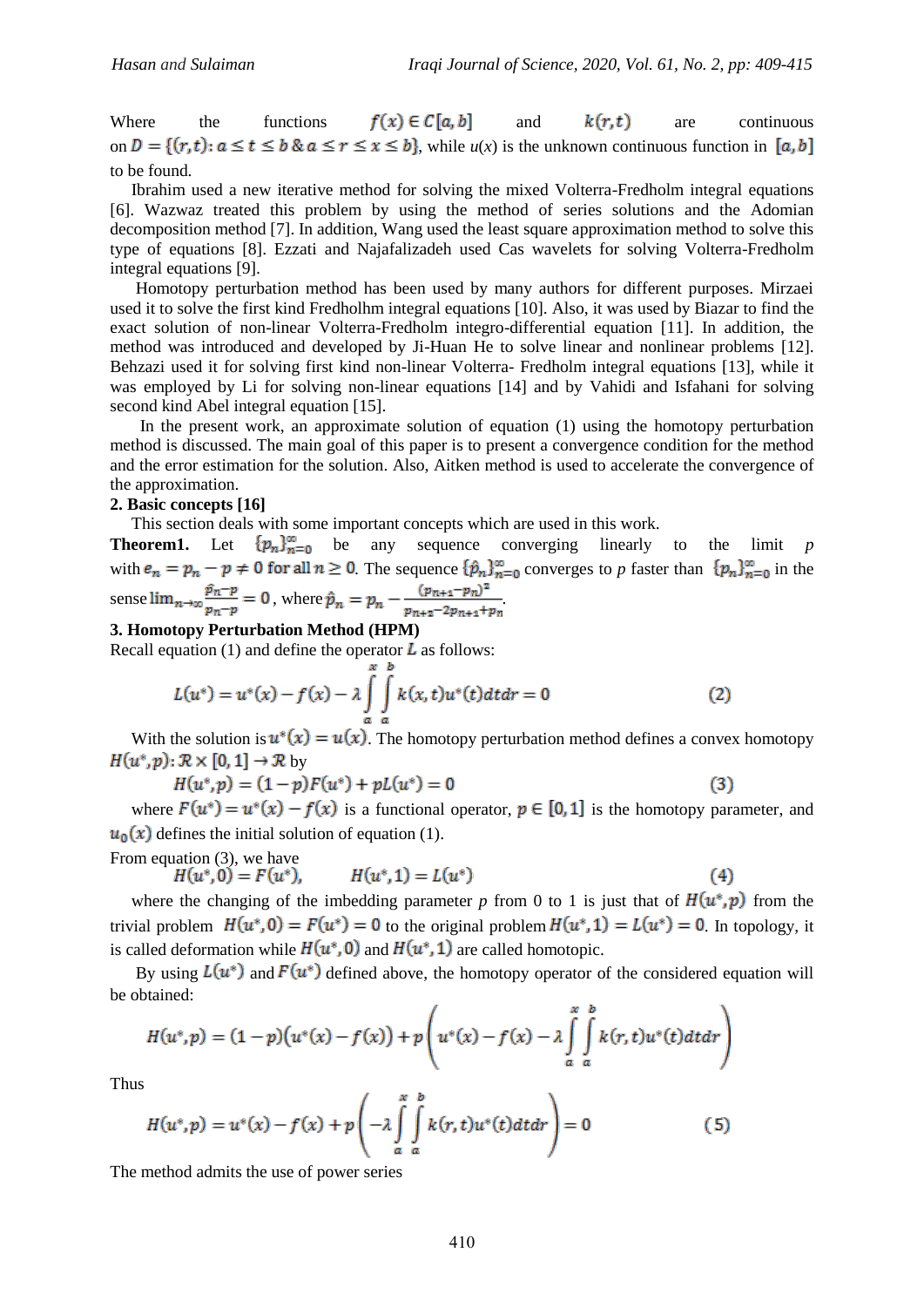$$
u^*(x) = \sum_{i=0}^{\infty} p^i u^*_{i}(x)
$$
 (6)

If equation (6) has a radius of convergence not less than one, and the series  $\sum_{i=0}^{\infty} u^*(x)$  converges absolutely, then by Abel's theorem the approximate solution of equation (1) is found:

$$
u(x) = \lim_{p \to 1^{-}} \sum_{i=0}^{\infty} p^{i} u^{*} u(i)} = \sum_{i=0}^{\infty} u^{*} u(i)} \tag{7}
$$

Substituting (6) in equation (5) gives

$$
\sum_{i=0}^{\infty} p^i u^*_{i}(x) = u_0(x) + p \left( \lambda \int_a^x \int_a^b k(r, t) \sum_{i=0}^{\infty} p^i u^*_{i}(t) dt dr \right)
$$

and equating the same power terms of the embedding parameter *p* gives the recurrence relations that leads finally to the approximate solution:

$$
p^{0}: u^{*}_{0}(x) = u_{0}(x)
$$
\n(8)

$$
p^{i}: u_{i}^{*}(x) = \lambda \int_{a}^{x} \int_{a}^{b} k(r, t) u_{i-1}^{*}(t) dt dr, \qquad i \ge 1
$$
 (9)

 The above relations are obtained with the assumption that the series (6) is convergent. In the following Theorem, the conditions for such convergence will be discussed.

#### **4. Convergence Analysis**

**Theorem 4.1** Let  $k \in C([a, b] \times [a, b])$  and  $f \in C[a, b]$ , if moreover the following inequality

$$
|\lambda|M < \frac{1}{(b-a)^2} \tag{10}
$$

is satisfied, and as an initial solution  $u_0 \in C[a, b]$  is chosen, then for each  $p \in [0, 1]$ , the series (6) converges uniformly in the interval  $[a, b]$  in which the functions  $u^*$  are found by equations (8) and (9).

**Proof:** Since *k* and *f* are bounded, then there exist positive numbers  $M$  and  $L$  such that  $|k(x,t)| \leq M$  and  $|f(x)| \leq L$  $\forall x. t \in [a, b]$  $(11)$ 

Let  $u_0(x) \in C[a, b]$ . Therefore, there exists a positive number  $L_0$  such that  $|u_0(x)| \leq L_0 \quad \forall x \in [a, b]$ 

The above assumptions imply the estimations below:<br> $|u^*_{\alpha}(x)| = |u_{\alpha}(x)| \le L_{\alpha}$ 

$$
|u^*_{1}(x)| = \left|\lambda \int_a^x \int_a^b k(r, t) u^*_{0}(t) dt dr\right| \leq |\lambda| \int_a^x \int_a^b |k(r, t)| |u^*_{0}(t)| dt dr
$$
  

$$
\leq |\lambda| ML_{0}(b-a)^2
$$

In general, we have

$$
|u^*_{i}(x)| = \left|\lambda \int_a^x \int_a^b k(r,t)u^*_{i-1}(t)dt dr\right| \leq |\lambda| \int_a^x \int_a^b |k(r,t)| |u^*_{i-1}(t)| dt dr
$$
  

$$
\leq |\lambda^i| M^i L_0((b-a)^2)^i, \quad \forall x \in [a, b], \qquad i \geq 1
$$

In this way, for series (6), we have, for  $p \in [0, 1]$ .

$$
\sum_{i=0}^{\infty} p^i u^*_{i}(x) \le \sum_{i=0}^{\infty} |u^*_{i}(x)| \le L_0 \left( \sum_{i=0}^{\infty} |\lambda^i| M^i ((b-a)^2)^i \right)
$$

The above last series is a geometric series with the common ratio  $r = |\lambda|M(b-a)|^2 < 1$  which is convergent (by the assumption in equation (10)). Hence, series (7) converges uniformly in the interval  $[a, b]$  for each  $p \in [0, 1]$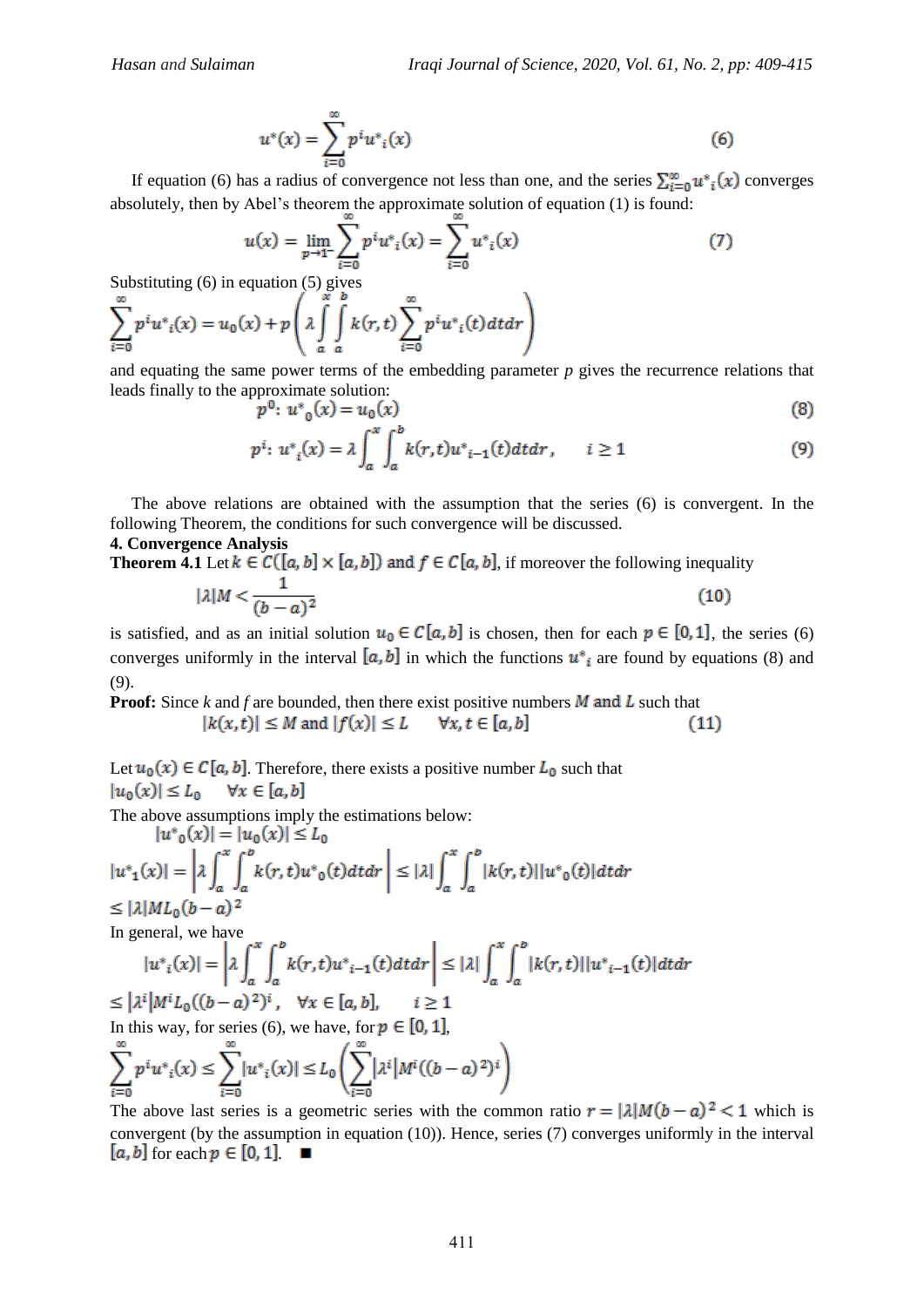If it is impossible or difficult to calculate the sum of series  $(7)$ , for  $p=1$ , then the partial sum of it can be accepted as an approximate solution of equation (1). In the limit for  $p \rightarrow 1$ , the first *n*+1 terms of series (7) produce the *n*th-order approximate solution in the form

$$
\hat{u}_n(x) = \sum_{i=0}^{n} u^*_{i}(x)
$$
\n(12)

The level of the error of the solution  $\hat{u}_n(x)$  can be estimated by the following theorem: **Theorem 4.2** The estimated error of the *n*th-order approximate solution can be determined as follows:<br> $\lambda^{n+1} |M^{n+1}((b-a)^2)^{n+1}$ 

$$
\varepsilon_n \le L_0 \frac{1 - |\lambda| M (b - a)^2}{1 - |\lambda| M (b - a)^2},
$$
  
Where  $\varepsilon_n = \sup_{x \in [a, b]} |u(x) - \hat{u}_n(x)|$ , M and  $L_0$  are determined in theorem (4.1).

**Proof:** For any  $x \in [a, b]$ , the use of estimations of functions  $u^*_{i}(x)$  gives

$$
|u(x) - \hat{u}_n(x)| = \left| \sum_{i=0}^{\infty} u^*_{i}(x) - \sum_{i=0}^{n} u^*_{i}(x) \right| = \left| \sum_{i=n+1}^{\infty} u^*_{i}(x) \right|
$$
  
\n
$$
\leq \sum_{i=n+1}^{\infty} |u^*_{i}(x)| \leq L_0 \left( \sum_{i=n+1}^{\infty} |\lambda^{i}| M^{i} ((b-a)^2)^{i} \right)
$$
  
\n
$$
= L_0 |\lambda^{n+1}| M^{n+1} ((b-a)^2)^{n+1}
$$
  
\n
$$
= L_0 \frac{|\lambda^{n+1}| M^{n+1} ((b-a)^2)^{n+1}}{1 - |\lambda| M (b-a)^2}.
$$

#### **5. The HPM Algorithm**

To find an approximate solution of  $(LMVFIE2<sup>nd</sup>)$  by HPM, perform the following steps:

**Step 1:** select positive integers *a, b,* and *n.*

**Step 2**: put  $u_0(x) = f(x)$  as an initial approximation.

**Step 3**: calculate  $u_i(x)$  in equations (8-9) for all  $i = 1, 2, ..., n$ .

**Step 4**: compute the partial sum  $\hat{u}_n(x) = \sum_{i=0}^n u^*(x)$  from equation (12).

**Step 5:** find  $\hat{u}_n(x_i)$ , for some  $x_i \in [a, b]$ .

**Step 6:** compute the absolute error of each root  $|u(x_i) - \hat{u}_n(x_i)|$ .

#### **6. Acceleration of the Approximation (Aitken)**

 In this section, the Aitken's method has been applied successfully on the homotopy perturbation method to find the solution of our integral equation, where the first three approximations are computed by HPM as discussed in section 3 and then substituted in the definition (2.3) to get the following procedure:

$$
U_i(x) \simeq \frac{\hat{u}_{i+1}(x)\hat{u}_{i-1}(x) - \hat{u}_i^2(x)}{\hat{u}_{i+1}(x) - 2\hat{u}_i(x) + \hat{u}_{i-1}(x)}; \quad i = 1, 2, ..., n
$$
 (13)

where good estimations and sometimes exact solutions will be found.

#### **7. Numerical examples**

 Several examples will be solved in this section to show the accuracy of our approach. **Example 1** Consider the following LMVFIE2nd

 $u(x) = cos(x) + sin(x) - \frac{1}{4}x^2 + \frac{\pi}{8}x + \frac{1}{4}\int_{0}^{x}\int_{0}^{\frac{\pi}{2}}(r-t)u(t)dtdr$ ,  $0 \le x \le \frac{\pi}{2}$ 

The exact solution is  $u(x) = \cos(x) + \sin(x)$ .

 First, it will be verified whether the described method can be used for solving this problem. Since  $k \in C\left(\left[0, \frac{\pi}{2}\right] \times \left[0, \frac{\pi}{2}\right]\right)$  and  $f \in C\left(\left[0, \frac{\pi}{2}\right]\right)$ , then we check the satisfying of inequality (10). In this example  $|\lambda| = \frac{1}{4}$ , and  $M = \max_{r,t \in [0,\frac{\pi}{2}]} |k(r,t)| = \frac{\pi}{2}$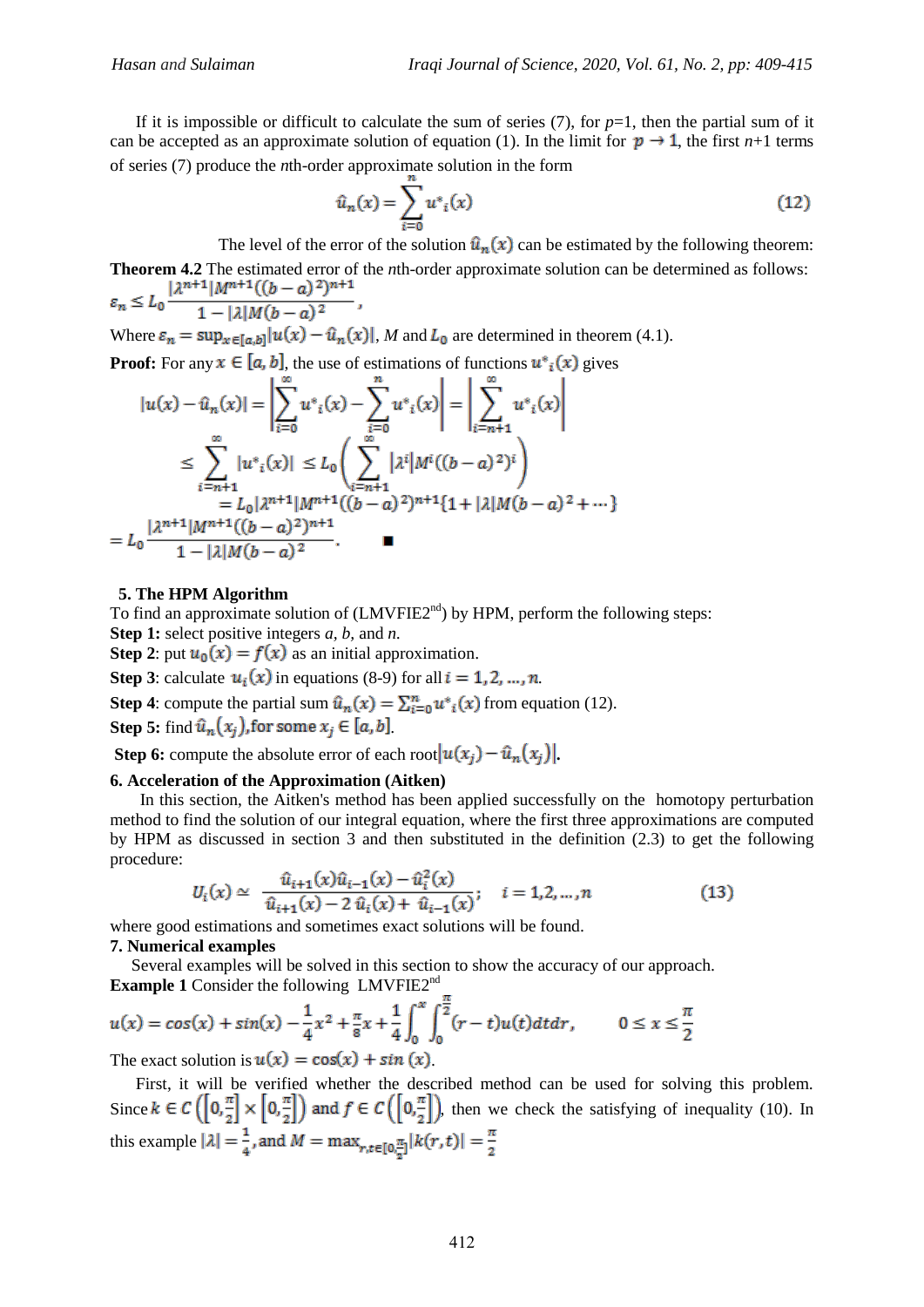$$
0.392699082 = \frac{\pi}{8} = |\lambda| M < \frac{1}{(b-a)^2} = \frac{1}{(\frac{\pi}{2}-0)^2} = \frac{1}{2.4674011003} = 0.405284735
$$

This means that HPM can be applied if a continuous function  $u_0$  is selected in the interval  $[0, \frac{\pi}{2}]$ . Let  $u_0(x) = f(x)$ . Applying the algorithm of the HPM with different values of *n*, the following *n*thorder approximate solutions resulted:

$$
u_0^*(x) = u_0(x) = cos(x) + sin(x) - \frac{1}{4}x^2 + \frac{\pi}{8}x
$$
  
\n
$$
\hat{u}_6(x) = cos(x) + sin(x) - \frac{x(2x - \pi)}{8} + \frac{x(\pi^3 + 384)(2x - \pi)}{3072}
$$
\n
$$
- \frac{x\pi^3(\pi^3 + 384)(2x - \pi)}{1179648} + \frac{(x\pi^6(\pi^3 + 384)(2x - \pi))}{452984832}
$$
\n
$$
- \frac{x\pi^9(\pi^3 + 384)(2x - \pi)}{173946175488} + \frac{x\pi^{12}(\pi^3 + 384)(2x - \pi)}{66795331387392}
$$
\n
$$
\left(\frac{x\pi^{15}(\pi^3 + 384)(2x - \pi)}{25649407252758528}\right)
$$
\n
$$
\hat{u}_9(x) = cos(x) + sin(x) - \frac{x(2x - \pi)}{8} + \frac{x(\pi^3 + 384)(2x - \pi)}{3072}
$$
\n
$$
- \frac{x\pi^3(\pi^3 + 384)(2x - \pi)}{173946175488} + \frac{x\pi^{12}(\pi^3 + 384)(2x - \pi)}{66795331387392}
$$
\n
$$
\frac{(x\pi^{15}(\pi^3 + 384)(2x - \pi))}{173946175488} + \frac{x\pi^{12}(\pi^3 + 384)(2x - \pi)}{66795331387392}
$$
\n
$$
\frac{(x\pi^{15}(\pi^3 + 384)(2x - \pi))}{25649407252758528} + \frac{x\pi^{12}(\pi^3 + 384)(2x - \pi)}{3782158995862761504768} + \frac{x\pi^{24}(\pi^3 + 384)(2x - \pi)}{173946175488} - \frac{x(2x - \pi)}{3782158995862761504768} + \frac{x(28
$$

82236511552232722334083184590848 The absolute error of each of them is presented in Table-1.

Now to apply Aitken method, only the first three approximate solutions  $\hat{u}_1(x)$ ,  $\hat{u}_2(x)$ , and  $\hat{u}_3(x)$  will be found by HPM and then substituted in the Aitken procedure of equation (13) to get

$$
U_1(x) \simeq \frac{\hat{u}_3(x)\hat{u}_1(x) - \hat{u}_2^{\prime\prime}(x)}{\hat{u}_{3(x)} - 2 \hat{u}_2(x) + \hat{u}_1(x)}
$$

which gives the exact solution by only one iteration. The outcomes are tabulated in Table-1.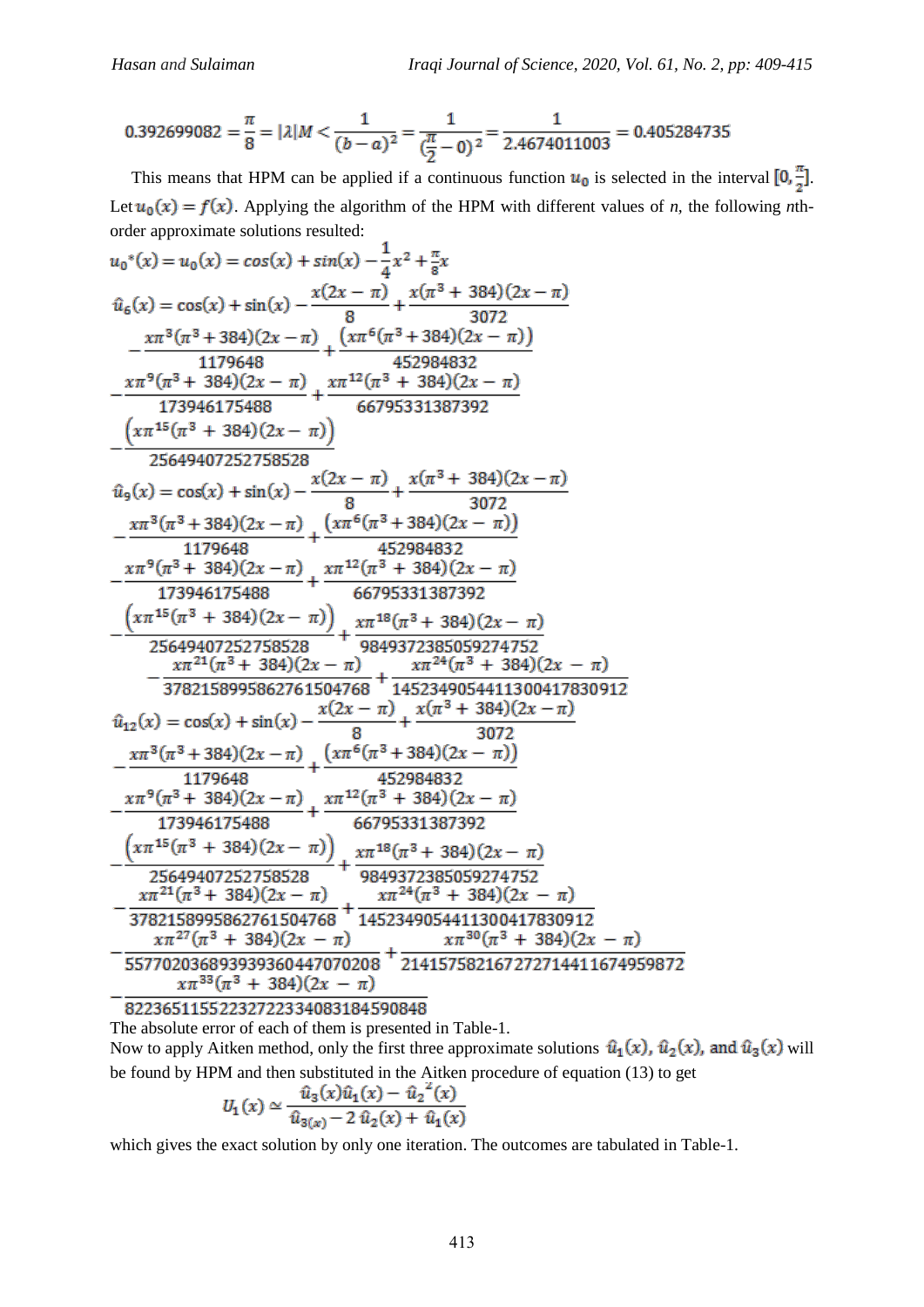|           | exact solution |                          |                         |                             |              |  |
|-----------|----------------|--------------------------|-------------------------|-----------------------------|--------------|--|
| $x_i$     |                |                          | Aitken                  |                             |              |  |
|           | $u(x_i)$       | $\hat{u}_6(x)$<br>$ u -$ | $\hat{u}_9(x)$<br>$u -$ | $\hat{u}_{12}(x)$<br>$ u -$ | $ u-U_1(x) $ |  |
| $\Omega$  |                |                          |                         |                             |              |  |
| $0.05\pi$ |                | $\Omega$                 | $\Omega$                |                             |              |  |
| $0.10\pi$ | 1.1441228056   | 1.5386245e-08            | 8.0999651e-12           | 4.4408921e-15               |              |  |
| $0.15\pi$ | 1.2600735107   | 2.7353324e-08            | 1.4400259e-11           | 7.5495166e-15               |              |  |
|           | 1.3449970239   | 3.5901238e-08            | 1.8900215e-11           | 9.7699626e-15               |              |  |
| $0.20\pi$ | 1.3968022467   | 4.1029986e-08            | 2.1600278e-11           | 1.1324275e-14               |              |  |
| $0.25\pi$ | 1.4142135624   | 4.2739569e-08            | 2.2500224e-11           | 1.1768364e-14               |              |  |
| $0.30\pi$ | 1.3968022467   | 4.1029986e-08            | 2.1600277e-11           | 1.1324275e-14               |              |  |
| $0.35\pi$ | 1.3449970239   | 3.5901238e-08            | 1.8900215e-11           | 9.7699626e-15               |              |  |
| $0.40\pi$ | 1.2600735107   | 2.7353324e-08            | 1.4400259e-11           | 7.5495166e-15               |              |  |
|           | 1.1441228056   | 1.5386245e-08            | 8.0999651e-12           | 4.4408921e-15               |              |  |
| $0.45\pi$ |                |                          |                         |                             |              |  |
| $0.50\pi$ |                |                          |                         |                             |              |  |

**Table 1-**The results of Example 1 using HPM with  $n = 6,9,12$  and Aitken with only one iteration absolute error for  $u(x_i)$  using

**Example 2.** Consider the following mixed V-F integral equation

$$
u(x) = xe^{x} - \frac{x^{2}}{4} + \frac{1}{2} \int_{0}^{x} \int_{0}^{1} ru(t)dt
$$
,  $0 \le x \le 1$   
The exact solution is  $u(x) = xe^{x}$ .

In this example, we have  $\frac{1}{2} = |\lambda| M < \frac{1}{(b-a)^2} = 1$ . As described in section 3,

Let  $u_0(x) = f(x)$ 

$$
u_0^*(x) = u_0(x) = xe^x - \frac{x^2}{4}
$$

 By choosing different values of (*n*), different values of the *n*th-order approximate solutions will be found and the results are listed in Table 1.

Now to accelerate the convergence, the approximate solutions  $\hat{u}_1(x)$ ,  $\hat{u}_2(x)$ , and  $\hat{u}_3(x)$  will be found by HPM as follows:

$$
\hat{u}_1(x) = \sum_{i=0}^{1} u^*_{i}(x) = xe^x - \frac{x^2}{48} , \quad \hat{u}_2(x) = \sum_{i=0}^{2} u^*_{i}(x) = xe^x - \frac{x^2}{576}
$$

$$
\hat{u}_3(x) = \sum_{i=0}^{3} u^*_{i}(x) = xe^x - \frac{x^2}{6912}
$$

then they are substituted in the Aitken procedure to get  $U_1(x)$  which gives the exact solution with only one iteration. The outcomes are compared with HPM in Table-2.

| $x_i$ | solution<br>exact | absolute error for $u(x_i)$ using |                                                    |                  |  |
|-------|-------------------|-----------------------------------|----------------------------------------------------|------------------|--|
|       | $u(x_i)$          | <b>HPM</b>                        |                                                    | Aitken           |  |
|       |                   | $ u - \hat{u}_3(x) $              | $- \hat{u}_9(x)$<br>$\hat{u}_6(x)$<br>$ u -$<br>Iu | $- U_1(x)$<br>Iu |  |
| 0.0   | $\theta$          | $\Omega$                          | 8.3724494e-<br>4.8451897e-<br>$\Omega$<br>$\theta$ | $\Omega$         |  |
| 0.1   | 0.1105170918      | 1.4467592e-06                     | 10<br>13                                           | $\theta$         |  |
| 0.2   | 0.2442805516      | 5.7870370e-06                     | 1.9380759e-12<br>3.3489798e-09                     | $\Omega$         |  |
| 0.3   | 0.4049576423      | 1.3020833e-05                     | 7.5352045e-09<br>4.3606707e-12                     | $\Omega$         |  |
| 0.4   | 0.5967298791      | 2.3148148e-05                     | 1.3395919e-08<br>7.7521925e-12                     | $\Omega$         |  |
| 0.5   | 0.8243606354      | 3.6168981e-05                     | 1.2112919e-11<br>2.0931124e-08                     | $1.0e-15$        |  |
| 0.6   | 1.0932712802      | 5.2083333e-05                     | 3.0140818e-08<br>1.7442683e-11                     | $\Omega$         |  |

**Table 2-The results of Example 2 using HPM with**  $n = 3, 6, 9$  **and Aitken with**  $n = 1$